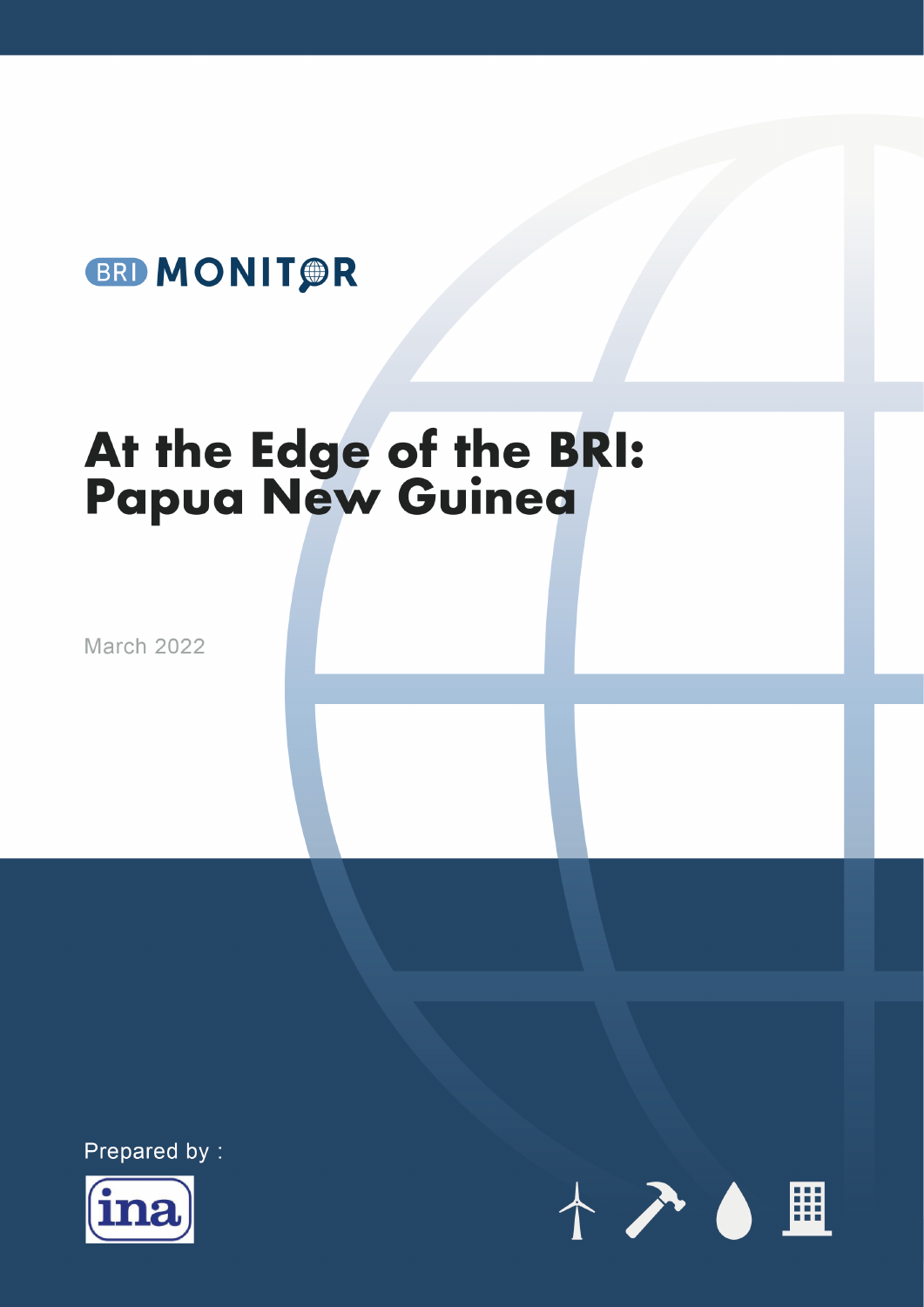

**The Institute of National Affairs (INA)** is a privately funded, non-profit policy research institute, or "think tank," in Papua New Guinea (PNG). Its core running and management costs are supported by private companies with some project support from public institutions and foundations. The INA was founded in 1976 by concerned individuals from both the government and the private sector to promote dialogue between the two and to offer alternative advice to the public on social policy. The INA's primary role is to carry out public policy related research and disseminate the results as widely as possible to the community, government agencies, statutory institutions, learning institutions, and politicians. Research is carried out by world-class academics from some of the world's leading universities and institutions and has a conscious policy of including PNG academics in its research, where possible. The research is published, made available to the public, and generally sponsored by PNG and international bodies. The INA also administers the Consultative, Implementation, and Monitoring Council (CIMC) as a mechanism for public, private sector, and civil society dialogue on key public interests relating to social, economic, and wider development issues in PNG, including running the Family and Sexual Violence Action Committee (FSVAC).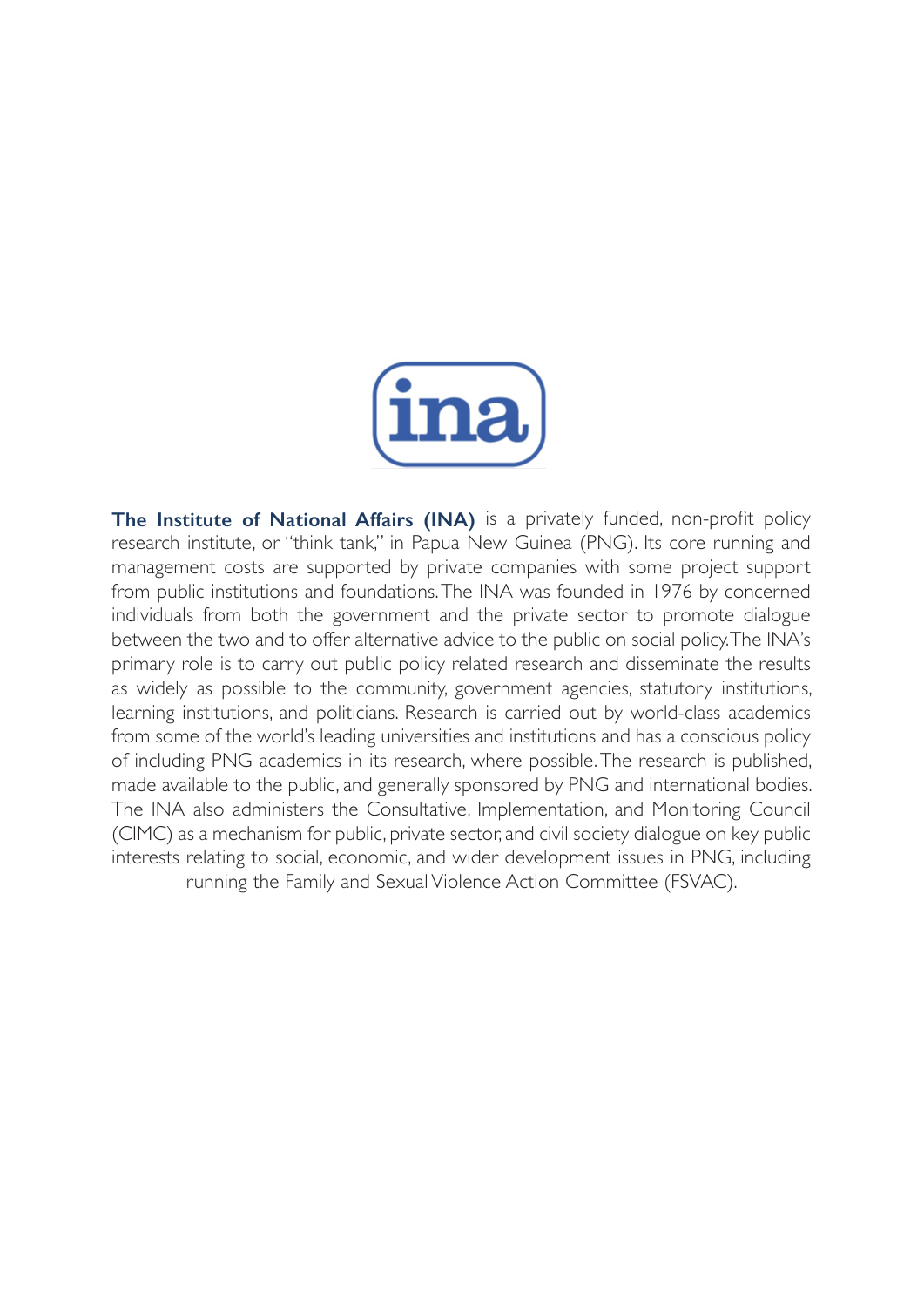# **Introduction:**

# **Chinese Investment and the BRI**

The country of Papua New Guinea (PNG) is comprised of the eastern half of New Guinea, the island it shares with Indonesia, and surrounding smaller islands. PNG is by far the most populous country of the Pacific Island nations, with nearly an estimated 9.1 million people who share a long history and significant cultural and linguistic diversity.<sup>1,2</sup> The country is characterized by numerous factors that, combined, contribute to significantly higher construction costs for infrastructure: extensive volcanic activity and geological folding, or undulations of stratified rock; considerable equatorial rainfall; very limited coastal shipping services; inconsistent air services among hundreds of small airstrips built along rivers, and carved into the slopes of mountains; and export revenue dependent upon extractive industries (logging, minerals, oil and gas) that are vulnerable to fluctuations in the prices.<sup>3</sup>

PNG's need for foreign investment in infrastructure is dire.

The country naturally has pursued critical infrastructure financing from China, and its Belt and Road Initiative (BRI): PNG already is on the periphery of Chinese interests, and infrastructure financing from China is easier to secure than financing from Australia—which is generally more narrow in scope, and more deeply conditioned on good governance.<sup>4</sup>

Although PNG secured some funding from China for the construction of stadiums in the run-up to the 1991 Pacific Games, Chinese investment in the country was relatively low until 2006, when Premier Wen Jiabao openly sought to boost engagement with the Pacific Islands.<sup>5</sup> The engagement has only grown under President Xi Jinping, who in 2014 urged Pacific leaders to join the BRI.<sup>6</sup>

<sup>4</sup> Peter Connolly, "The Belt and Road Comes to Papua New Guinea: Chinese Geoeconomics with Melanesian Characteristics?," Security Challenges 16, no. 4 (2020): 42; Sarah O'Dowd, "Bridging the Belt and Road Initiative in Papua New Guinea," in The China Alternative, ed. GRAEME SMITH and TERENCE WESLEY-SMITH, 1st ed., Changing Regional Order in the Pacific Islands (ANU Press, 2021), 407, https://doi.org/10.2307/j.ctv1h45mkn.17.



<sup>1</sup> "Facilitating Renewable Energy and Energy Efficiency Project," UNDP, August 17, 2020, https://www.pg.undp.org/ content/papua\_new\_guinea/en/home/projects/facilitating-renewable-energy-and-energy-efficiency-project.html; "Total Population by Sex (Thousands)," United Nations, accessed January 25, 2022 https://population.un.org/wpp/DataQuery/. 2 Updated PNG census data is unavailable, with the deferral of the 2020 National Census. Estimates of the population are disputed: the UN Population Fund estimated 9.1 million in 2021, using an estimated 2 percent growth rate from 2015-2020, while PNG's National Statistical Office estimates a population of 9.9 million using a 3.1 percent annual population growth rate. UNFPA, "World Population Dashboard – Papua New Guinea," Accessed February 24, 2022 https://www.unfpa.org/ data/world-population/PG; National Statistical Office, "Population," Accessed February 24, 2022 https://www.nso.gov.pg/ statistics/population/

<sup>&</sup>lt;sup>3</sup> "EITI Report Highlights PNG's Reliance on Extractive Sector," Extractive Industries Transparency Initiative, March 20, 2017, https://eiti.org/news/eiti-report-highlights-pngs-reliance-on-extractive-sector.

<sup>5 &</sup>quot;China relations look to strengthen," China Daily, last modified July 29, 2015, https://www.chinadaily.com.cn/cndy/2015- 06/29/content\_21127899.htm.

<sup>6</sup> Graeme Smith, "China in the Pacific: Zombie ideas stalk on," SSGM In Brief 2015-2, (Canberra: ANU, 2015).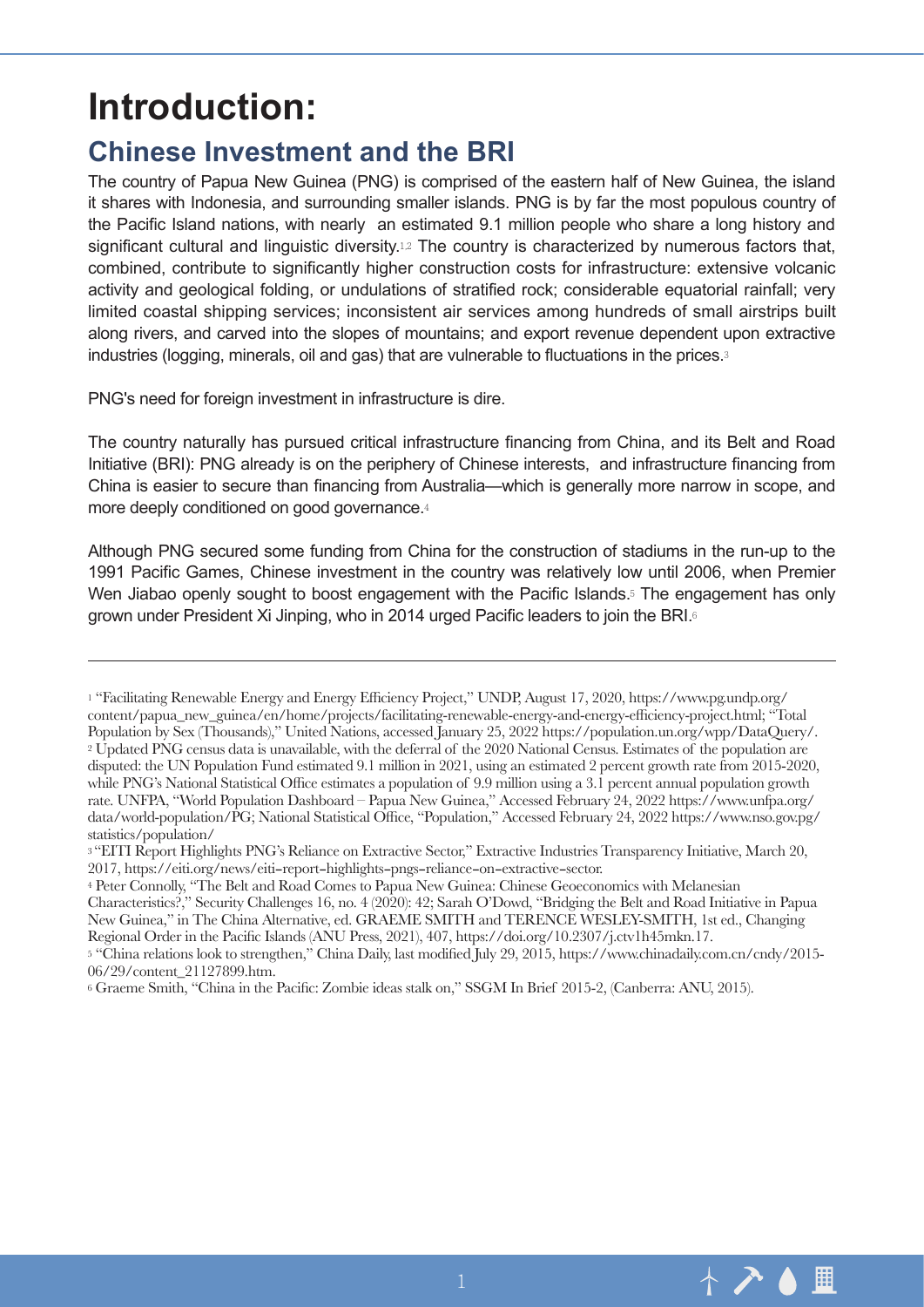#### **BRI MONITOR**

In June 2018 PNG officially signed a Memorandum of Understanding (MoU) to join the BRI. Soon after, China became the country's main source of bilateral loans.7

Many projects in PNG, however—including the four case studies detailed in this report—began prior to 2018, and were classified retroactively as BRI projects.<sup>8</sup>

Despite nearly a decade of investment in major BRI projects, including the Pacific Maritime Industrial Zone (PMIZ) and the Kumul Submarine Cable Network (KSCN), employment has largely remained flat across PNG. The country remains stricken, too, by a resource curse: While revenues from the country's resource base could allow the government to invest in priority public goods and services, such as health and education, unrealistic revenue expectations have encouraged poor choices and weak accountability.9

It can be difficult to measure the benefit of BRI projects to the people of PNG because the agreements are often murky. In fact, the BRI might even pose a long-term risk to PNG's sustainability: projects are mostly implemented by Chinese companies that mostly employ Chinese workers, and are immune to regulations governing transparency and procurement.

## **Overview of Case Studies**

The Institute of National Affairs (INA) selected four projects around which to explore aspects of China's BRI investment in PNG: the PMIZ, a USD \$156 million mega fisheries project that aims to retain Pacific-caught tuna for local processing; the KSCN, a USD \$270 million underwater optic cable linking 14 coastal provinces to capital, Port Moresby; the Ramu 2 Hydropower Plant (Ramu 2), a USD \$902 million hydro-electric plant that aims to boost the country's electricity capacity by 36 percent, and reach 70 percent of households by 2030; and Western Pacific University (WPU), in the country's Southern Highlands province.<sup>10</sup>

Both PMIZ and KSCN are financed by concessional loans from China Export-Import Bank (China EXIM Bank). Ramu 2 will be built, financed, and operated by China's Shenzhen Energy under a Build-Operate-Transfer (BOT) agreement by which the plant would be returned to PNG after 25 years.11 WPU is partially funded by a Chinese government grant, which stipulates that the university is to be built by Chinese contractors.

<sup>7</sup> Jonathan Barrett and Charlotte Greenfield, "Papua New Guinea faces cash crunch as China repayment schedule ramps up," Reuters, November 28, 2019, https://www.reuters.com/article/us-papua-china-debt/papua-new-guinea-faces-cash-crunchas-china-repayment-schedule-ramps-up-idUSKBN1Y30B9.

<sup>8</sup> Issac Nicholas, "PNG and China sign agreements," Post-Courier, last modified November 18, 2018, https://postcourier.com. pg/png-china-sign-agreements/; Peter Connolly, "The Belt and Road Comes to Papua New Guinea," 5.

<sup>9</sup> Michael Main, "Resources Curse PNG communities' future," East Asia Forum, last modified June 15, 2018, https://www. eastasiaforum.org/2018/06/15/resources-curse-png-communities-future/. 10 "Ramu 2 hydro will be a gamechanger for Papua New Guinea, says PNG Power MD," Business Advantage PNG https://

www.businessadvantagepng.com/ramu-2-will-be-a-nation-building-project-says-png-power-md/; "Ramu 2 Hydroelectric Power Project – Expression of Interest," Kumul Consolidated Holdings, March 2019 https://www.kch.com.pg/wp-content/ uploads/2019/03/Ramu-2-EOI-Document.pdf; "Energy," Kumul Consolidated Holdings, https://www.kch.com.pg/ramu-2-progress-update/.

<sup>11</sup> Ben Packham, "Warnings Over PNG's Chinese Hydro Project," The Australian, February 12, 2021. https://www. theaustralian.com.au/world/warnings-over-pngs-chinese-hydro-project/news-story/7dbbfbdb37e0edc6e2dd5d7c0fdfe117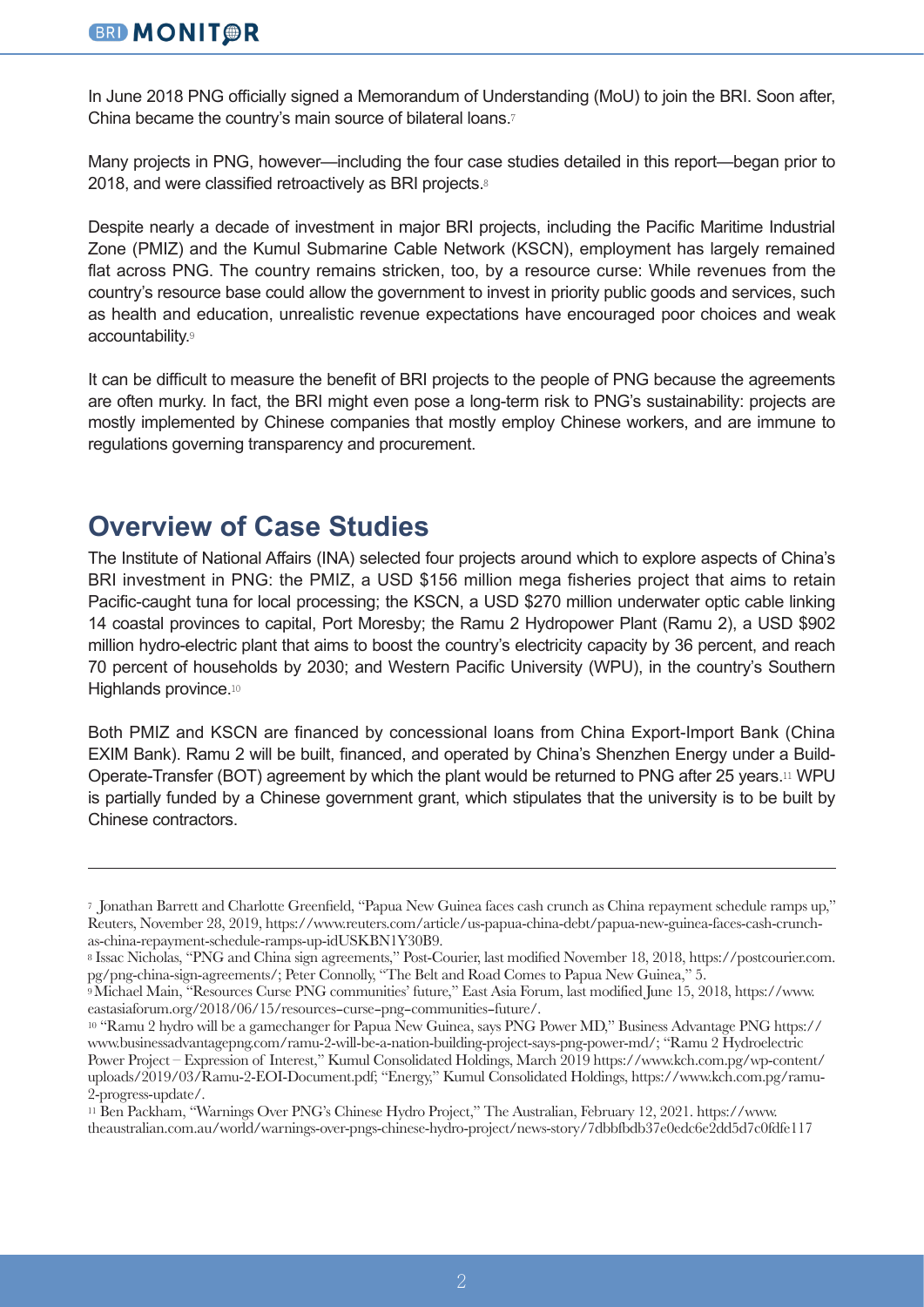Even though some of the projects predate June 2018, when PNG officially joined the BRI, they are regarded as BRI because they were either openly discussed in the context of BRI investment, or fall under the BRI's Five Connectivities (trade, infrastructure, policy, people-to-people connections, and capital).12 According to some Chinese officials, any project that falls under the Five Connectivities may be classified as a BRI project.<sup>13</sup>

During the official launch of the PMIZ in November 2015, Chinese Ambassador Li Ruiyou gave an indepth briefing of China's plans to extend the BRI into the South Pacific.14 And while the KSCN was inked the following year, in 2020 Liu Linlin, commercial counselor at the Chinese Embassy, said that PNG membership in the BRI "facilitated the listing of KSCN under BRI." Linlin further characterized the cooperation between Huawei, the Chinese technology company, and DataCo, a PNG state-owned enterprise (SOE), as a demonstration of "China and BRI's commitment to help promote trade and development."<sup>15</sup>

While the WPU project is not explicitly linked to the BRI, it clearly fulfills commitments made to educational cooperation under MoUs linked elsewhere to the BRI; the project also falls under one of the Five Connectivities, or people-to-people connections.<sup>16</sup>

While Chinese and PNG officials do not appear to have directly linked Ramu 2 to the Belt and Road Initiative (BRI), the hydropower project clearly falls within the initiative's focus on energy projects, which accounted for 44 percent of BRI construction in 2019.17 Shenzhen Energy, the major contractor for the project, describes itself as "[actively] responding to the Belt and Road Initiative," including through the Ramu 2 project.<sup>18</sup>

# **Governance Risks of Chinese BRI Investment**

Several years ago concern had begun to grow among PNG's traditional bilateral partners regarding not only the country's rising debt to China, but the sustainability of Chinese-funded projects. The inconsistent quality and durability of the Chinese-funded public and private infrastructure projects could

13 Peter Connolly, "The Belt and Road comes to Papua New Guinea: Chinese geoeconomics with Melanesian characteristics?" Security Challenges, Vol. 16, No. 4, (2020), https://www.jstor.org/stable/26976257. 14 ??

16 Peter Connolly, 2020; Xinhua, "China, PNG Pledge to Further Boost Ties, Cooperation Under Belt and Road Initiative," October 31, 2018. https://web.archive.org/web/20200109185301/http://www.xinhuanet.com/english/2018-10/31/ c\_137572273.htm; Isaac Nicholas, "PNG and China Sign Agreements," Papua New Guinea Post-Courier, November 18,<br>2018. https://web.archive.org/web/20211208154616/https://postcourier.com.pg/png-china-sign-agreements/ <sup>17</sup> Jane Nakano, "Greening or Greenwashing the Belt and Road Initiative?" Center for Strategic and International Studies,

May 1, 2019, https://www.csis.org/analysis/greening-or-greenwashing-belt-and-road-initiative.

18 Shenzhen Energy, "Company," accessed January 15, 2022 https://www.sec.com.cn/abouts.do



<sup>12 &</sup>quot;China, PNG pledge to further boost ties, cooperation under Belt and Road Initiative," Xinhua, October 31, 2018, http:// www.xinhuanet.com/english/2018-10/31/c\_137572273.htm

<sup>15 ??</sup>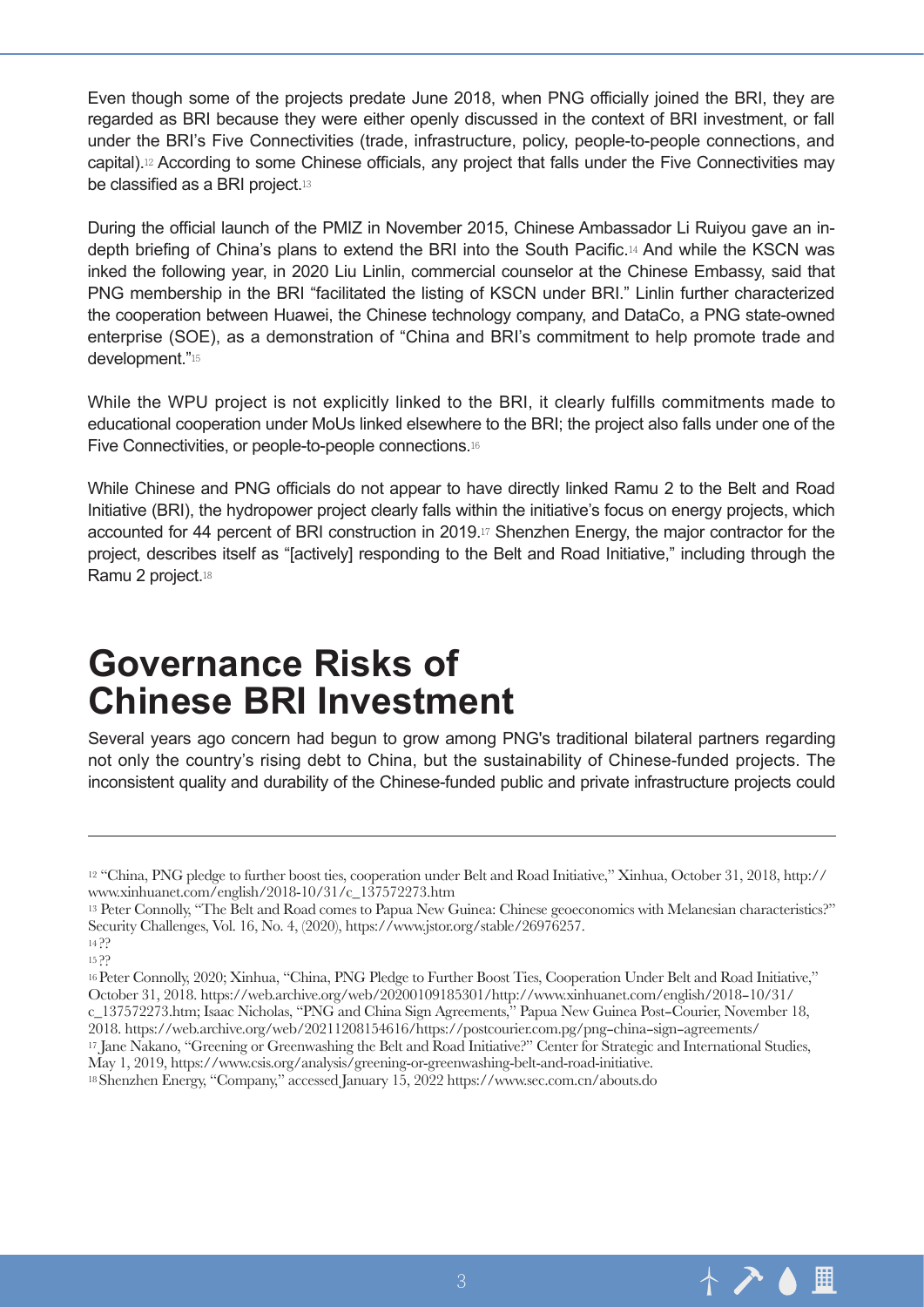mean that the projects would require additional loans for maintenance, repair, or even replacement, according to observers. The PNG business community, too, has voiced concern over the exclusion of PNG sub-contractors, and local workers, from most BRI projects.

At the core of these concerns is a lack of transparency in the bidding and contracting processes, especially in the sectors of transportation and construction. To this day little information about the PMIZ and the KSCN is publicly available. Multiple requests by the INA for information about the projects went unanswered by the PNG government—because even though the right to such information is enshrined in the Constitution, there is no clearly defined process for exercising that right.<sup>19</sup>

# **Rising Public Debt**

PNG's debt-to-GDP ratio has been rising steadily over the past decade, prompting the World Bank and the International Monetary Fund (IMF) in 2020 to characterize PNG as at high risk of debt distress.<sup>20</sup> The country's debt-to-GDP ratio grew from 24 percent to 51.1 percent between 2011 and mid-2021.<sup>21</sup> Over the same period, PNG debt servicing costs also rose as a share of annual government spending, climbing from 4.5 percent to 12 percent.<sup>22</sup>

While most of the country's debt is domestic (in 2017 debt represented 23.7 percent of GDP), external debt nevertheless constitutes a substantial 8.8 percent.<sup>23</sup>

23 "Papua New Guinea : Request for Disbursement under the Rapid Credit Facility-Press Release; Staff Report; and Statement by the Executive Director for Papua New Guinea," International Monetary Fund, Asia and Pacific Department, June 26, 2020, https://www.imf.org/en/Publications/CR/Issues/2020/06/26/Papua-New-Guinea-Request-for-Disbursement-underthe-Rapid-Credit-Facility-Press-Release-49536

<sup>19 &</sup>quot;Government Commitment on Freedom of Information Law is Key," Transparency International PNG, September 28, 2020. https://www.transparencypng.org.pg/government-commitment-on-freedom-of-information-law-is-key/; Institute of National Affairs, "Pacific Maritime Industrial Zone Project," BRI Monitor, July 2021. https://www.brimonitor.org/wpcontent/uploads/2021/07/CS\_PMIZ.pdf; Institute of National Affairs, "Kumul Submarine Cable Network Project," BRI Monitor, July 2021. https://www.brimonitor.org/wp-content/uploads/2021/07/CS\_KSCNP.pdf

<sup>20</sup> Department of Treasury Papua New Guinea, Mid-Year Economic and Fiscal Outlook Report 2021, https://www.treasury. gov.pg/html/national\_budget/files/2013/budget\_documents/Related%20Budget%20Documents/2021%20MYEFO.pdf; "Papua New Guinea: Joint Bank-Fund Debt Sustainability Analysis," World Bank and International Monetary Fund, June 2020, https://documents1.worldbank.org/curated/en/672821597432840208/pdf/Papua-New-Guinea-Joint-World-Bank-IMF-Debt-Sustainability-Analysis.pdf.

<sup>21</sup> Jonathan Ostry and Marcello Estevão, "PAPUA NEW GUINEA STAFF REPORT FOR THE 2019 ARTICLE IV CONSULTATION AND REQUEST FOR A STAFF-MONITORED PROGRAM — DEBT SUSTAINABILITY ANALYSIS," International Monetary Fund, (February 2021): 8, https://www.imf.org/external/pubs/ft/dsa/pdf/2020/ dsacr2095.pdf.

<sup>22</sup> Paul Flanagan, "Expenditure in PNG's 2016 Budget," DevPolicy Blog, December 2, 2015, https://devpolicy.org/ expenditure-in-pngs-2016-budget-a-detailed-analysis-20151202/; "Papua New Guinea Budget 2021: Consolidation for Growth Budget Alert," Deloitte, 2021, https://www2.deloitte.com/content/dam/Deloitte/au/Documents/financial-services/ deloitte-pg-fs-papua-new-guinea-budget-2021-171120.pdf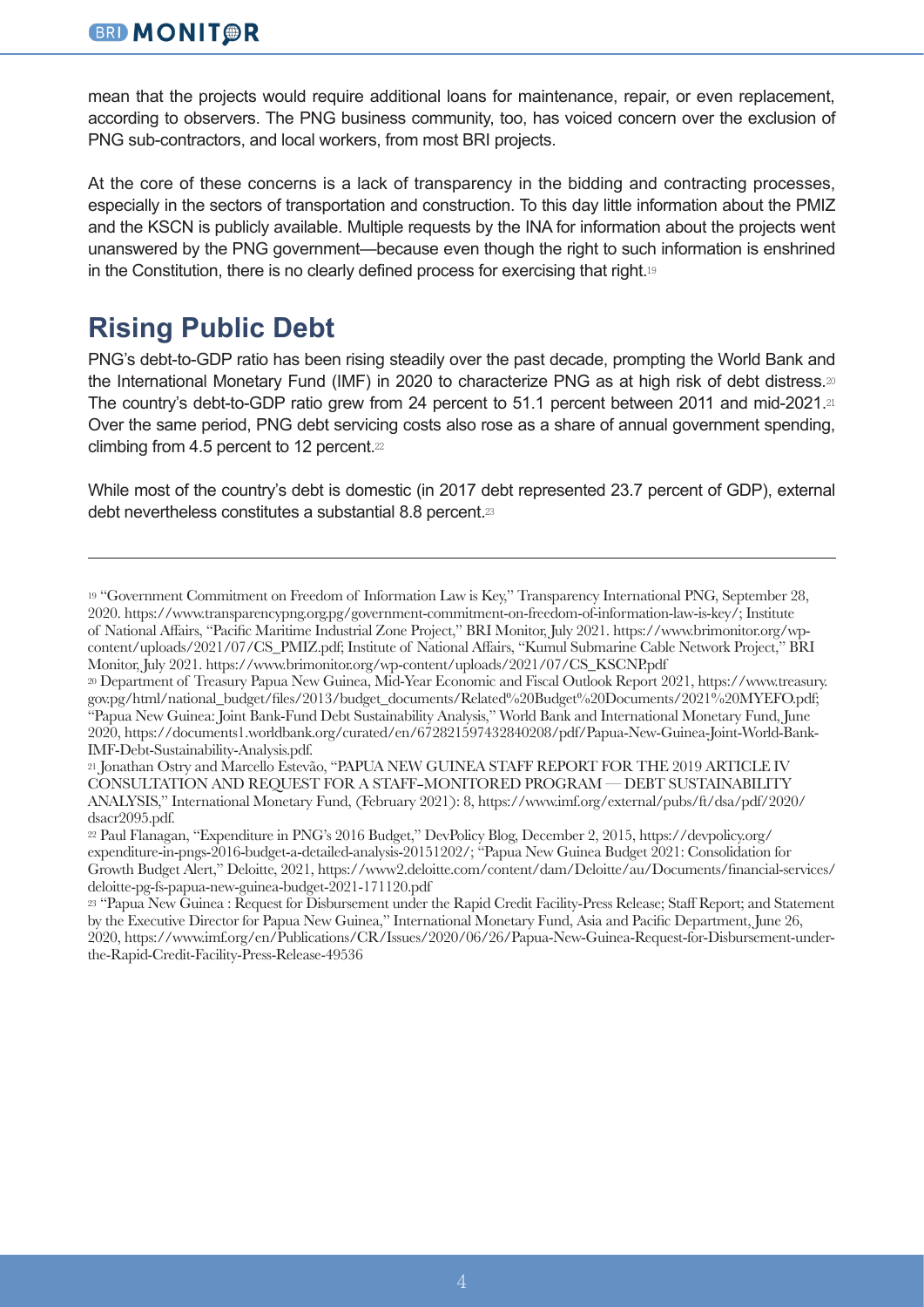External debt continues to increase as a percentage of annual GDP, too, because of limitations on the amount of domestic capital available and increased borrowing from China. Loans from the Bank of China and China EXIM Bank rose from 1.2 percent to 20 percent of total public external debt between 2010 and 2018.24 In the telecommunications sector alone (which encompasses the KSCN), PNG owed upwards of K1.6 billion (nearly USD \$470 million) to Chinese institutions, primarily China EXIM Bank, according to Sasindran Muthuvel, former PNG state enterprises minister.<sup>25</sup>

The more burdensome debt to China has proven for PNG, the more willing government officials have been to discuss it publicly. In August 2019, for example, PNG Prime Minister James Marape requested that China refinance USD \$7.8 billion in government debt—only later to walk back the request, claiming that he had been referring not to China, but to several bilateral partners. (Marape's request came after delays around a proposed USD \$300 million loan from China, which revealed not only cash flow issues in PNG, but the extent to which the country relied on Chinese money.26) A year later Timothy Masiu, PNG minister for information and communications technology, said the country should not repay a USD \$53-million loan to China EXIM Bank for a data center designed by engineers from Huawei in light of malfunctions and insufficient funding for operations and maintenance.27 It is unclear whether PNG has repaid the data center loan. Chinese loans are not the sole source of debt problems for PNG, but they are a growing concern in light of the continued willingness of some Chinese investors and contractors to exploit governance gaps and lack of transparency. Moreover, borrowing by PNG SOEs—as evidenced by the PMIZ and KSCN projects—can entail implicit government guarantees that result in potential liabilities that are not necessarily disclosed in the country's budget.

The majority of debt owed by PNG to China remains unreported. In light of China's opaque reporting on its official lending practices, the barriers are significant when trying to track PNG's debt to China.<sup>28</sup>

In response to concerns about the financial sustainability of foreign infrastructure projects, the Marape administration in 2019 announced the Take Back PNG campaign. Marape also declared an initiative to freeze major resource projects—as well as reset, or renegotiate, existing terms of investment.29 The government began to shift, too, toward its main long-term funding source, Australia, and other traditional



<sup>24</sup> Jonathan Ostrey and Marcello Estevão, "Papua New Guinea Staff Report," 4.

<sup>25</sup> Jeffery Wall, "China's 'Debt-Trap Diplomacy' Is about to Challenge Papua New Guinea—and Australia," The Strategist, last modified September 8, 2020, https://www.aspistrategist.org.au/chinas-debt-trap-diplomacy-is-about-to-challenge-papuanew-guinea-and-australia/.

<sup>26</sup> Jonathan Barrett and Charlotte Greenfield, "Papua New Guinea seeks Chinese help to refinance debt, boost trade," Reuters, August 7, 2019, https://www.reuters.com/article/us-pacific-debt-china/papua-new-guinea-seeks-chinese-help-to-refinancedebt-boost-trade-idUSKCN1UX0U1

<sup>27</sup> Angus Grigg, "Debt-trap diplomacy: PNG wants Huawei loan cancelled," Financial Review, August 12, 2020, https://www. afr.com/companies/telecommunications/debt-trap-diplomacy-png-wants-huawei-loan-cancelled-20200811-p55kmr 28 Sarah O'Dowd, "Bridging the Belt and Road Initiative in Papua New Guinea," 401.

<sup>29</sup> Bal Kama, "'Take Back PNG': Prime Minister Marape and his audacious vision for PNG," DevPolicyBlog, last modified August 9, 2019, https://devpolicy.org/take-back-png-prime-minister-marape-and-his-audacious-vision-for-png-20190808/.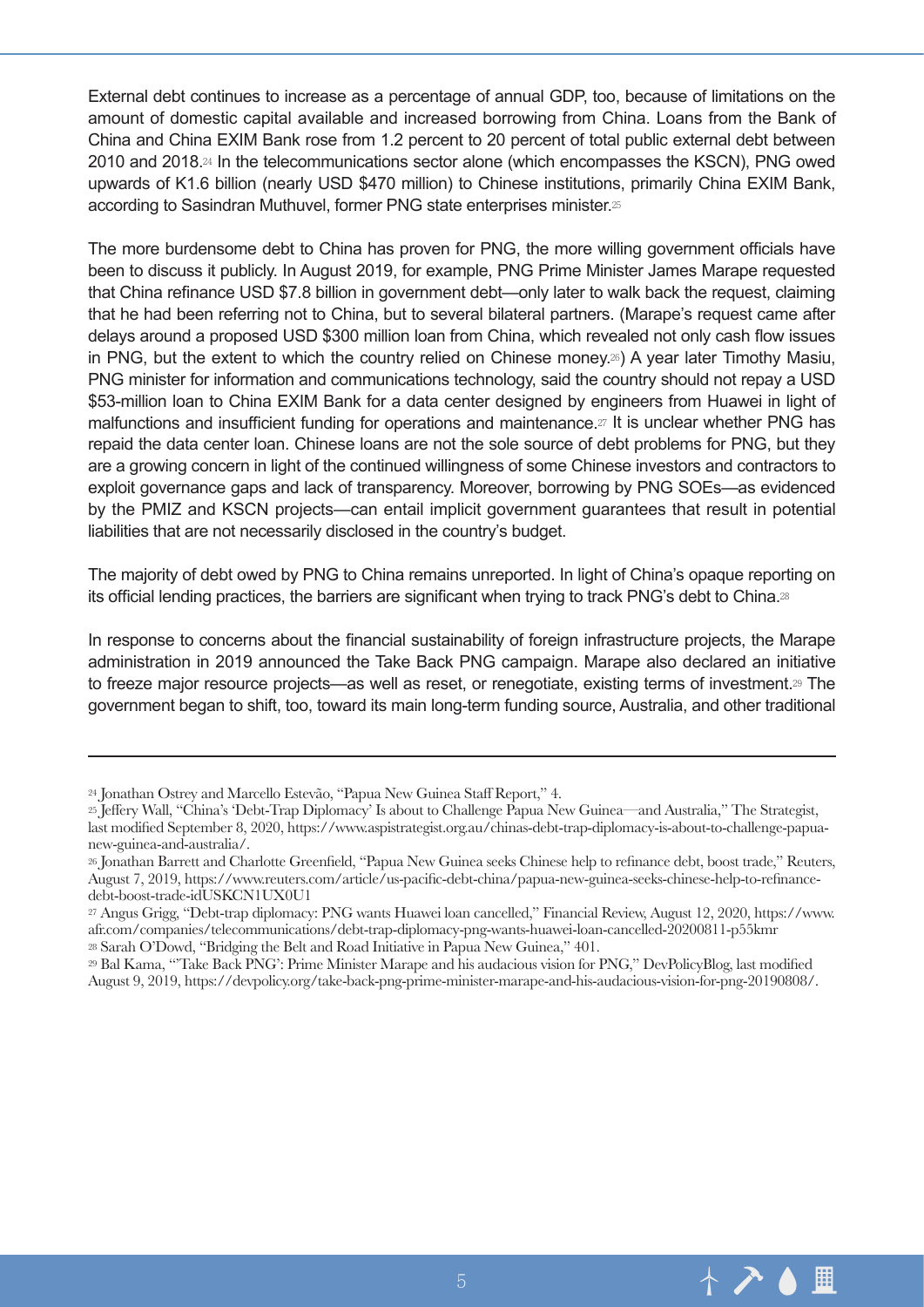partners, including the European Union and Japan, for grants, high-cost commercial loans, and project budgetary and balance-of-payments funding.30 Finally, PNG also sought assistance from established low-cost lenders, notably the ADB, IMF, and World Bank.

Marape even indicated a willingness to consider an IMF bailout to address PNG's revenue crisis, which is driven in part by growing debt to foreign lenders.31 Chinese loans have contributed significantly to PNG's struggles with debt sustainability as they often lack transparency and are issued for projects that, due to poor quality and delays, have generated little to no economic benefit for the country.

# **Project Feasibility and Poor Quality/Design**

PNG government agencies failed to meet with, or provide documentation to, INA researchers seeking information about the PMIZ and KSCN projects. This lack of transparency makes it difficult for civil society, the private sector, and the public to ensure that the projects are not only feasible, but address specific infrastructure needs. The effects of the lack of transparency are further compounded by mismanagement and corruption.

In 2017 the PNG Ministry of Trade, Commerce and Industry reviewed the status of the PMIZ, concluding that expenditures had been "unjustifiable and excessive."32 Little work had been completed despite some US \$10 million in spending, leading to concerns of possible corruption and misuse of funds.<sup>33</sup>

The KSCN suffered from "spectacular failures" and poor design, and delivered little benefit to the country's general populace.34 The underwater cable currently serves only people living along the coastline, and has incurred unforeseen costs for repairs and maintenance that call into question its sustainability. The cable seems to have had limited impact on internet connectivity: as of 2020, only 12 percent of the population of PNG were internet users.<sup>35</sup>

The KSCN, moreover, threatens the viability of domestic SOEs, such as Dataco, which has used Australian grants for the Coral Sea Cable System, a 4,700-kilometer fiber-optic submarine telecommunications cable linking PNG and the Sydney-based East Coast Internet Hub, to pay off KSCN loans to China. The KSCN might prove even more costly because of implicit government

<sup>30</sup> Stephen Howes, "Australian budget support to PNG," DevPolicyBlog, last modified February 10, 2021, https://devpolicy. org/australian-budget-support-to-png-20210210-1/.

<sup>31</sup> Sarah O'Dowd, "Bridging the Belt and Road Initiative in Papua New Guinea," 403.

<sup>32 &</sup>quot;Govt Splurges K4 Million 'Only' On Gate," Post-Courier, December 4, 2017. https://postcourier.com.pg/govt-splurgesk4-milliongate/.

<sup>33</sup> Transparency International Papua New Guinea, "Case 1.2-Pacific Maritime Industrial Zone," January 6, 2019. http:// www.transparencypng.org.pg/2019/01/06/.

<sup>34</sup> Robert Potter, "Papua New Guinea and China's Debt Squeeze."

<sup>35</sup> Simon Kemp, "Digital 2020: Papua New Guinea," Datare Portal, last modified February 18, 2020, https://datareportal. com/reports/digital-2020-papua-new-guinea.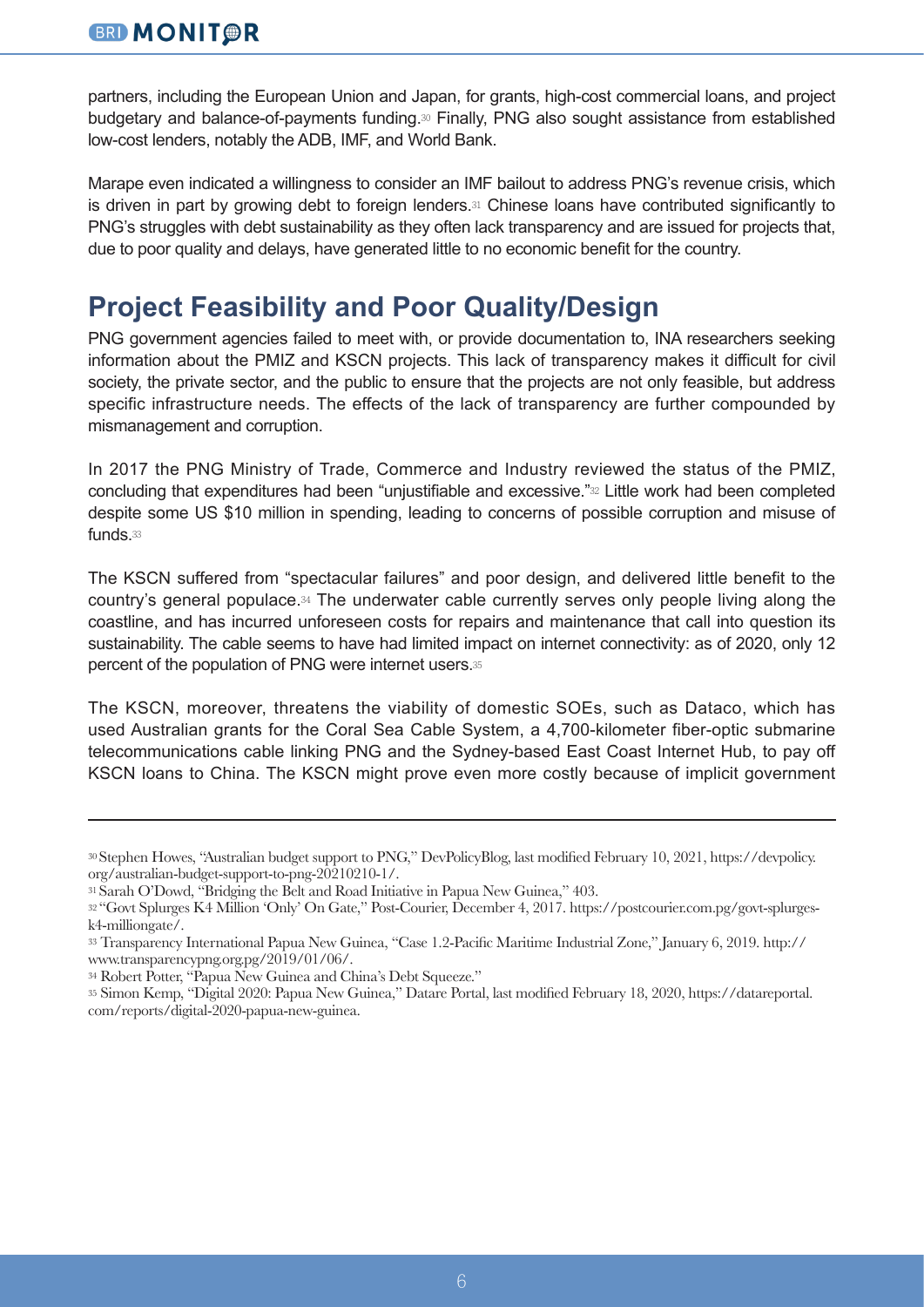guarantees for loans undertaken by SOEs.<sup>36</sup>

#### **Issues in Procurement Regulation and Implementation**

The four case studies also revealed that changes in PNG procurement regulations under the 2018 National Procurement Act introduced a loophole that allows foreign-funded projects to mandate the use of foreign contractors (i.e., Chinese-funded projects can now legally require the use of Chinese contractors).37 The PMIZ—which was financed under a Chinese loan agreement that required the use of Chinese contractors—appears to have violated the previous procurement law, the Public Finances (Management) Act of 1995, which required both a public tender and approval by the former Central Supply and Tenders Board.38 The KSCN, however—despite apparently not having undergone a competitive bidding process—seems to be protected by the current loophole that allows foreignfinanced projects to circumvent PNG's procurement processes.<sup>39</sup>

## **Corruption**

Not all of the problems associated with Chinese-funded projects—rising public debt and a lack of transparency—are the fault of the foreign funding agencies or contractors. Our case studies have shown that such problems sometimes can be traced to PNG government agencies and SOEs that, for years, have operated under the assumption that Chinese funding would remain readily accessible—or, in other words, "easy money." This assumption encouraged poor planning and undue risk around some public infrastructure projects, factors that are hard to justify in the face of tight fiscal conditions.

The assumption that Chinese readiness to finance major projects, particularly through the BRI, has also threatened to burden PNG with unmanageable levels of debt.<sup>40</sup> Allegations of corruption swirling around BRI projects worldwide suggests that, while the initiative delivers cheap infrastructure, the projects also can arrive with considerable risks.<sup>41</sup>

# **Conclusion and Recommendations**

au%2Fnation%2Fpolitics%2Fchina-fears-over-png-cable-too-dear-to-use%2Fnews-story%2F1e5fa444e64819c9a9030262be3 34419&memtype=anonymous&mode=premium&v21=dynamic-cold-control-noscore&V21spcbehaviour=append

37 "National Procurement Act (NPA) 2018," Department of Finance, November 28, 2018, http://www.finance.gov.pg/wpcontent/uploads/2019/02/Certified\_National\_Procurement\_Act\_2018.pdf

39 Institute of National Affairs, "Pacific Maritime Industrial Zone Project," BRI Monitor, July 2021. https://www.brimonitor. org/wp-content/uploads/2021/07/CS\_PMIZ.pdf; Institute of National Affairs, "Kumul Submarine Cable Network Project," BRI Monitor, July 2021. https://www.brimonitor.org/wp-content/uploads/2021/07/CS\_KSCNP.pdf

40 Robert Potter, "Papua New Guinea and China's Debt Squeeze."



<sup>36 &</sup>quot;China fears over cable too dear to use," The Australian, May 14, 2020, https//www.theaustralian.com.

<sup>38</sup> Government of Papua New Guinea, Public Finances (Management) Act 1995, No. 21 of 1995. http://www.paclii.org/pg/ legis/consol\_act/pfa1995224/

<sup>41</sup> Peter Connolly, "The Belt and Road Comes to Papua New Guinea," 61.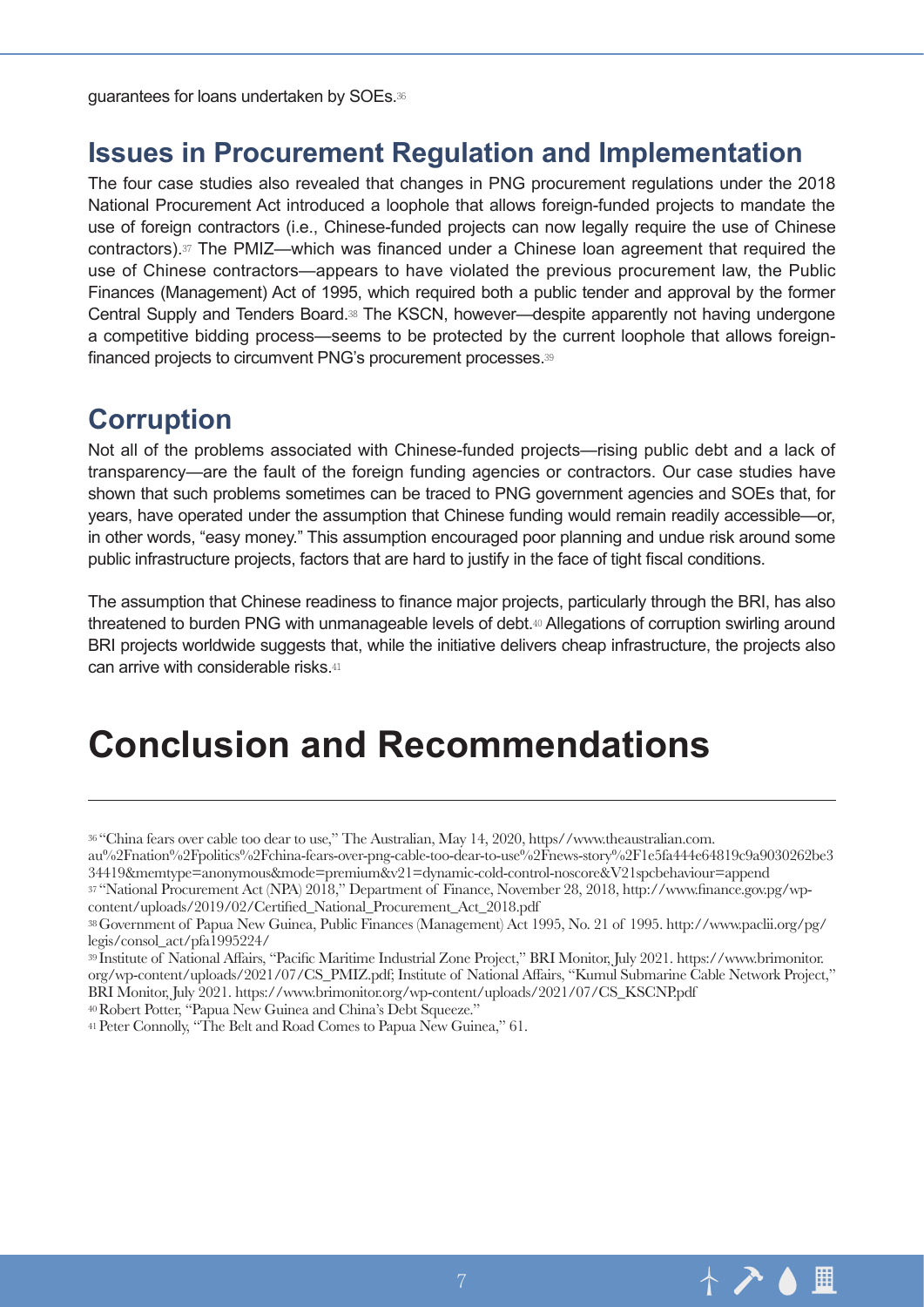#### **BRI MONITOR**

There is a clear need for international financing to help PNG restore, maintain, and upgrade its infrastructure. China—with its growing economic presence, and vast experience in infrastructure development—can and should provide vital infrastructure investment to its Pacific neighbors. However, it is crucial for PNG's well-being, and China's credibility, that infrastructure projects are carefully selected, well-regulated, affordable, and sustainable.

Aid and investment from China is characterized by weaker standards of governance than similar support from PNG's traditional partners, such as Australia, Japan, and the European Union. As a result, the BRI harbors greater potential for corruption.<sup>42</sup> Indeed, two of our case studies—the PMIZ and the KSCN—reveal critical failures by both PNG and China to ensure transparency and accountability. Moreover, the PNG government has failed for several years to report its debt to China (with the exception of grant financing for WPU), raising doubts as to whether the country can service its debts.

One silver lining is that a limited number of Chinese grants have been made available for educational projects. Since 2018, Chinese grants have helped not only to fund construction projects at WPU, but to extend some 30 scholarships annually to PNG students.<sup>43</sup>

Chinese authorities have taken to heart some of the criticisms of BRI projects throughout the world, and, in some respects, appear to be determined to raise project standards. In the WPU project, for example, Chinese authorities—with PNG architects, and PNG-led management—made real efforts to require greater use of local labor and eliminate contractors implicated in local corruption.

The growing readiness of traditional bilateral development partners such as Australia to provide grants and concessional loans in light of geopolitical competition with China provides PNG with greater opportunities to spur development without incurring more debt. It is clearly in PNG's best interests to be selective about sources of funding in order to safeguard its medium-term fiscal and debt outlook.

PNG must be especially wary of competition among development and lending partners who coul d throw money and ill-conceived plans at the country—resulting in moribund projects and unproductive debt. Ideally, healthy competition in infrastructure financing would encourage higher standards, greater selectivity, and improved participation of local stakeholders.

In order to ensure that the BRI and other foreign investments truly benefit PNG and its people, the PNG government, PNG recipients of investment (especially SOEs), and Chinese investors and contractors should implement the following recommendations:

1. Make information regarding projects with China readily available to the public, including documents related to the procurement process, pricing, accumulated debt, and service costs.

<sup>42</sup> Sarah O'Dowd, "Bridging the Belt and Road Initiative in Papua New Guinea," 412.

<sup>43 &</sup>quot;PNG seeks Australia, China Assistance to build Western Pacific University," Papua New Guinea Today, last modified May 5, 2018, https://news.pngfacts.com/2018/05/png-seeks-austrlia-china-assistance-to.html; Goerthy Kenneth, "China Gives to Butuka Academy,' Papua New Guinea Post-Courier, July 26, 2021, https://postcourier.com.pg/china-gives-to-butukaacademy/.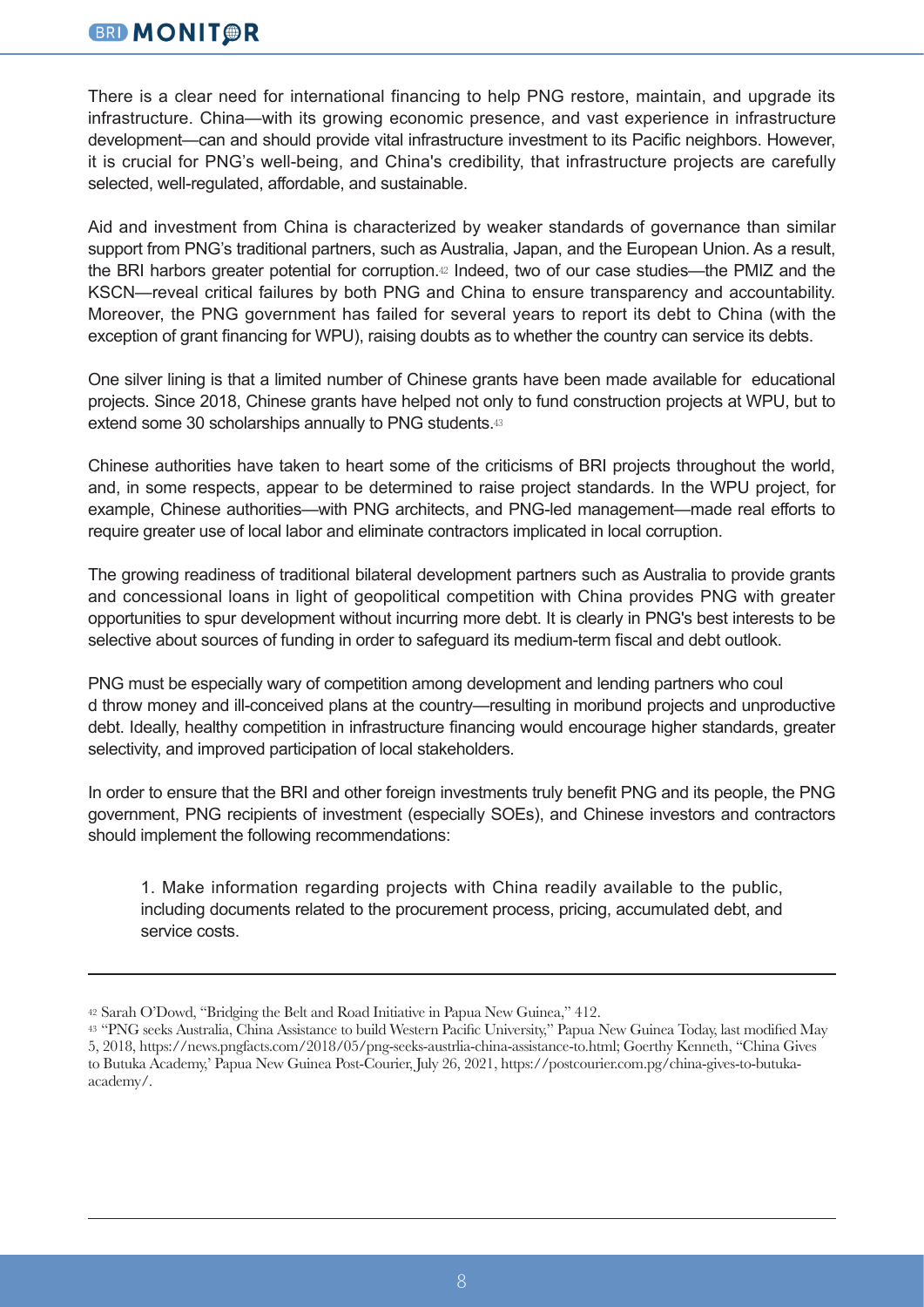2. Prioritize the passage of the proposed Right to Information Bill, which would clearly identify the processes for requesting and obtaining information from the government under the constitutional right to information.

3. Amend the National Procurement Act of 2018 to remove the loophole that allows foreign investment projects to circumvent PNG's procurement system.

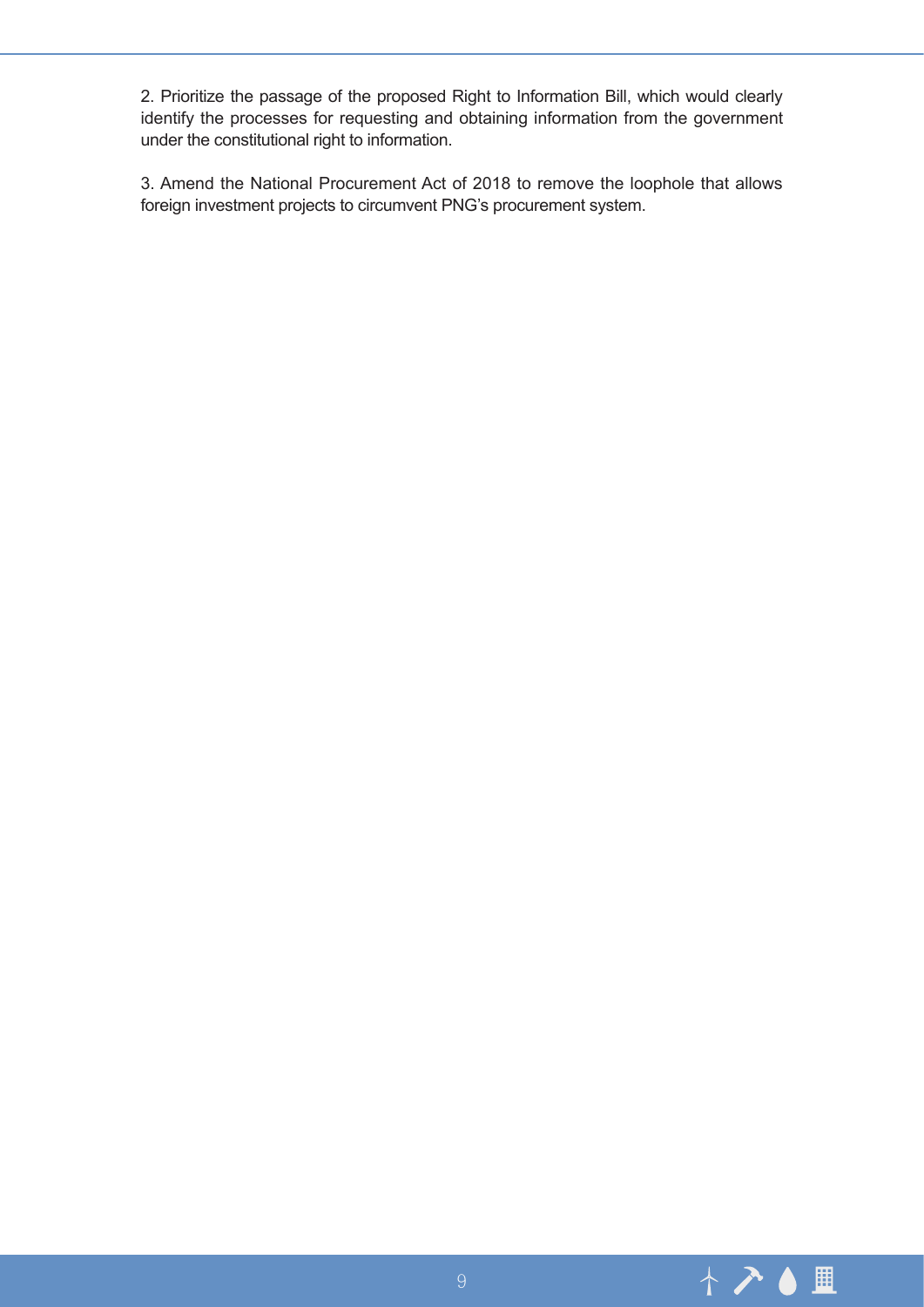# **BRI MONIT OR**

#### **What is BRI Monitor?**

by five civil society organizations in Southeast Asia and the<br>and Economic Affairs (IDEAS) of Malaysia Strathase Albert Pacific: the Institute for Democracy and Economic Affairs (IDEAS) of Malays<br>Del Rosario Institute (ADRi) of the Philippines Sandhi Governance Institute (S ADRi) of the Philippines, Sandhi Governance Institute (SGI) of Myanmar, the<br>ffairs (INA) of Papua New Guinea and the Future Forum of Cambodia to Institute of National Affairs (INA) of Papua New Guinea and the Future Forum of promote transparency and accountability in major infrastructure projects funded the promote transparency and accountability in major infrastructure projects funded through the Belt<br>and Road Initiative (BRI) in the region 2L- $\sqrt{2}$  $\mathsf{Id}\,\mathsf{Road}\,\mathsf{Init}$  in the region.

These organizations have studied the regulatory environments governing these large infrastructure<br>projects in respective countries, including public procurement, official development assistance, public private partnership (PPP), and more, to identify regulatory gaps. They have each researched a set of<br>case studies to identify implementation gaps and governance gaps. Each case study assesses the level Experience, and governance gaps. Each case study assesses the level<br>40 data points from basic project information to the tendering of transparency based on almost 40 data points, from basic project information to the tendering<br>process to project completion Last but not least each organization maps out the structure of the process to project completion. Last but not least, each organization maps out the structure of the<br>projects in question in order to understand the degree of public financial exposure resulting from projects in question in order to understand the degree of public financial ex<br>each project (please check our research methodology her  $\mathcal{L}$  $\overline{\phantom{a}}$ each project. (please check our research methodology here). &LVWLV&#WL--

This website is intended to be a platform for the publication of our research ou<br>knowledge repository We also bope that the website can be used as a platform The procedure of presence we can be used as a platform for knowledge<br>cate better governance of major infrastructure projects in the region sharing and a tool to advocate better governance of major infrastructure projects in the region.  $\mathcal{O}$  $\mathcal{L}$ LWL LWL LWL

LWW&22rted by the Center for International Private Enterprise (CIPE).<br>'